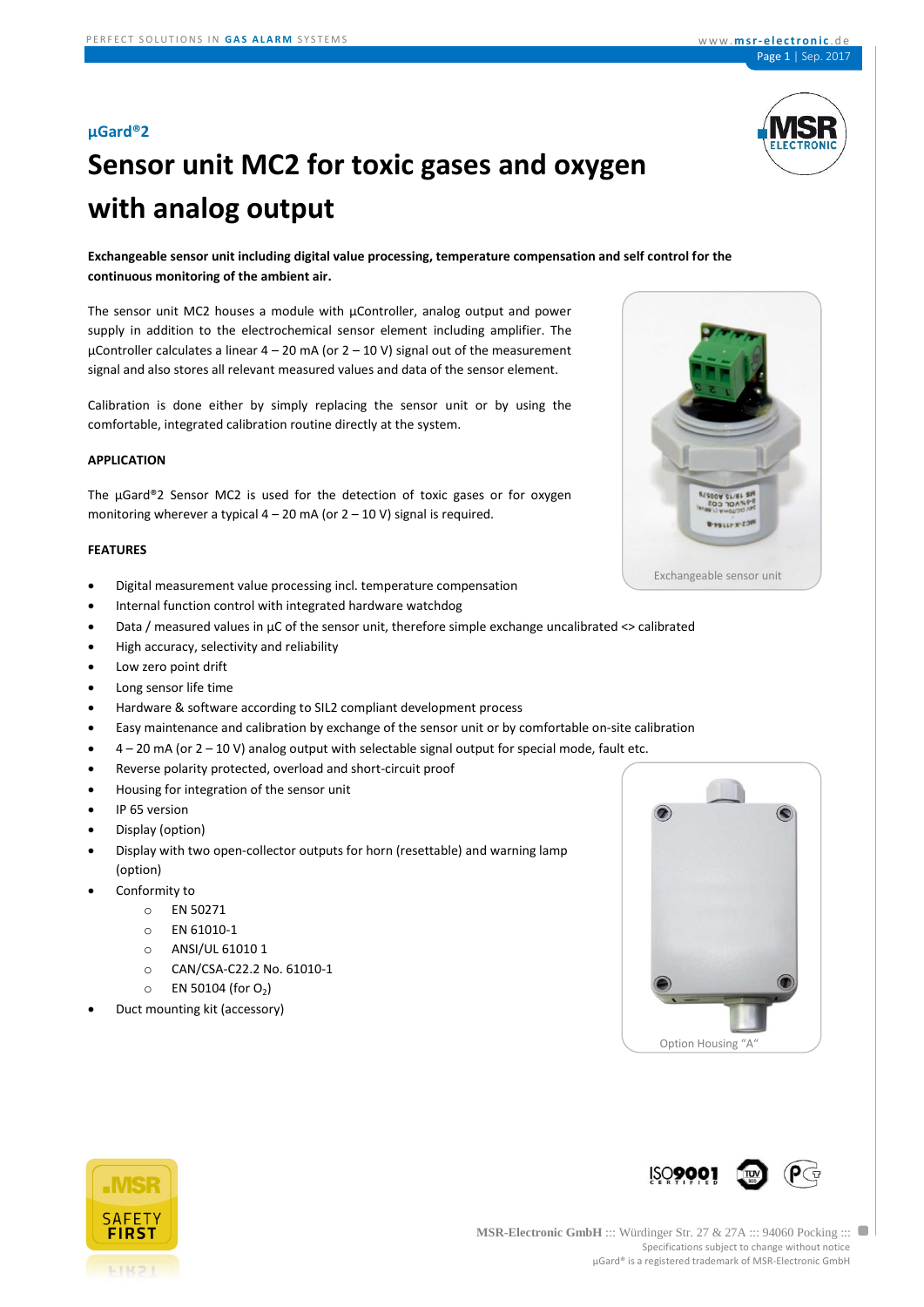

#### **SPECIFICATIONS**

| <b>Electrical</b>                            |                                                                                                                                                                                                                                                                                                                         |
|----------------------------------------------|-------------------------------------------------------------------------------------------------------------------------------------------------------------------------------------------------------------------------------------------------------------------------------------------------------------------------|
| Power supply                                 | 16 – 29 V DC, reverse-polarity protect.; 18 - 27 V AC (only for output signal 2-10 V)                                                                                                                                                                                                                                   |
| Power consumption                            | 50 mA, max. (1.7 VA for 24 V)                                                                                                                                                                                                                                                                                           |
| Analog output signal                         | Proportional, overload and short-circuit proof,<br>load ≤ 500 Ohm for current signal, ≥ 50 kOhm for voltage signal<br>4 - 20 mA or 2 - 10 V = measuring range<br>$3.2 < 4$ mA or $1.6 - 2$ V = underrange<br>$>$ 20 - 21.2 mA or 10 - 10.6 V = overrange<br>2 mA or $1 V =$ fault<br>$>$ 21.8 mA or 10.9 V = fault High |
| Sensor performance                           |                                                                                                                                                                                                                                                                                                                         |
| Gas type                                     | See Order Information                                                                                                                                                                                                                                                                                                   |
| Sensor element                               | Electrochemical                                                                                                                                                                                                                                                                                                         |
| Pressure range                               | Atmospheric ± 20 %                                                                                                                                                                                                                                                                                                      |
| Storage temperature                          | 5 °C to 30 °C (41 °F to 86 °F)                                                                                                                                                                                                                                                                                          |
| Storage time                                 | 6 months                                                                                                                                                                                                                                                                                                                |
| Physical                                     |                                                                                                                                                                                                                                                                                                                         |
| Housing A for integration of the sensor unit | Polycarbonate UL 94 V2                                                                                                                                                                                                                                                                                                  |
| Enclosure colour                             | RAL 7032 (light grey)                                                                                                                                                                                                                                                                                                   |
| Dimensions (W x H x D)                       | 94 x 130 x 57 mm (3.7 x 5.1 x 2.2 in.)                                                                                                                                                                                                                                                                                  |
| Weight                                       | Ca. 0.2 kg                                                                                                                                                                                                                                                                                                              |
| Packaging volume                             | Ca. 4.5 l                                                                                                                                                                                                                                                                                                               |
| Protection class                             | <b>IP 65</b>                                                                                                                                                                                                                                                                                                            |
| Mounting                                     | Wall mounting                                                                                                                                                                                                                                                                                                           |
| Pre-embossed entries for cable / sensor unit | 6 x M20/M25                                                                                                                                                                                                                                                                                                             |
| Enclosure M25                                | Polycarbonate UL 94 V2                                                                                                                                                                                                                                                                                                  |
| Enclosure colour                             | RAL 7032 (light grey)                                                                                                                                                                                                                                                                                                   |
| <b>Dimensions</b>                            | (D x H) 24 x 22 mm (0.94 x 0.87 in.)                                                                                                                                                                                                                                                                                    |
| Weight                                       | Ca. 30 g $(0.066 \text{ lb})$                                                                                                                                                                                                                                                                                           |
| Protection class                             | <b>IP 65</b>                                                                                                                                                                                                                                                                                                            |
| Mounting                                     | Screw mounting / M25                                                                                                                                                                                                                                                                                                    |
| Wire connection                              | Screw-type terminal min. 0.25 mm <sup>2</sup> , max. 1.3 mm <sup>2</sup> , 3-pin                                                                                                                                                                                                                                        |
| <b>Directives</b>                            | EMC directives 2014/30/EU<br>CE<br>Compliance with:<br>EN 61010-1:2010<br>ANSI/UL 61010-1<br>CAN/CSA-C22.2 No. 61010-1<br>EN 50104 (for $O_2$ )                                                                                                                                                                         |
| Warranty                                     | 1 year on material                                                                                                                                                                                                                                                                                                      |
|                                              | <b>Options</b>                                                                                                                                                                                                                                                                                                          |
| <b>LCD display</b>                           |                                                                                                                                                                                                                                                                                                                         |
| <b>LCD</b>                                   | Two lines, 16 characters each, monochrome                                                                                                                                                                                                                                                                               |
| Open-collector (transistor) output (2)       | For horn (resettable) and warning lamp                                                                                                                                                                                                                                                                                  |
| Switching capacity                           | 24 V DC / 50 mA (+ switching)                                                                                                                                                                                                                                                                                           |



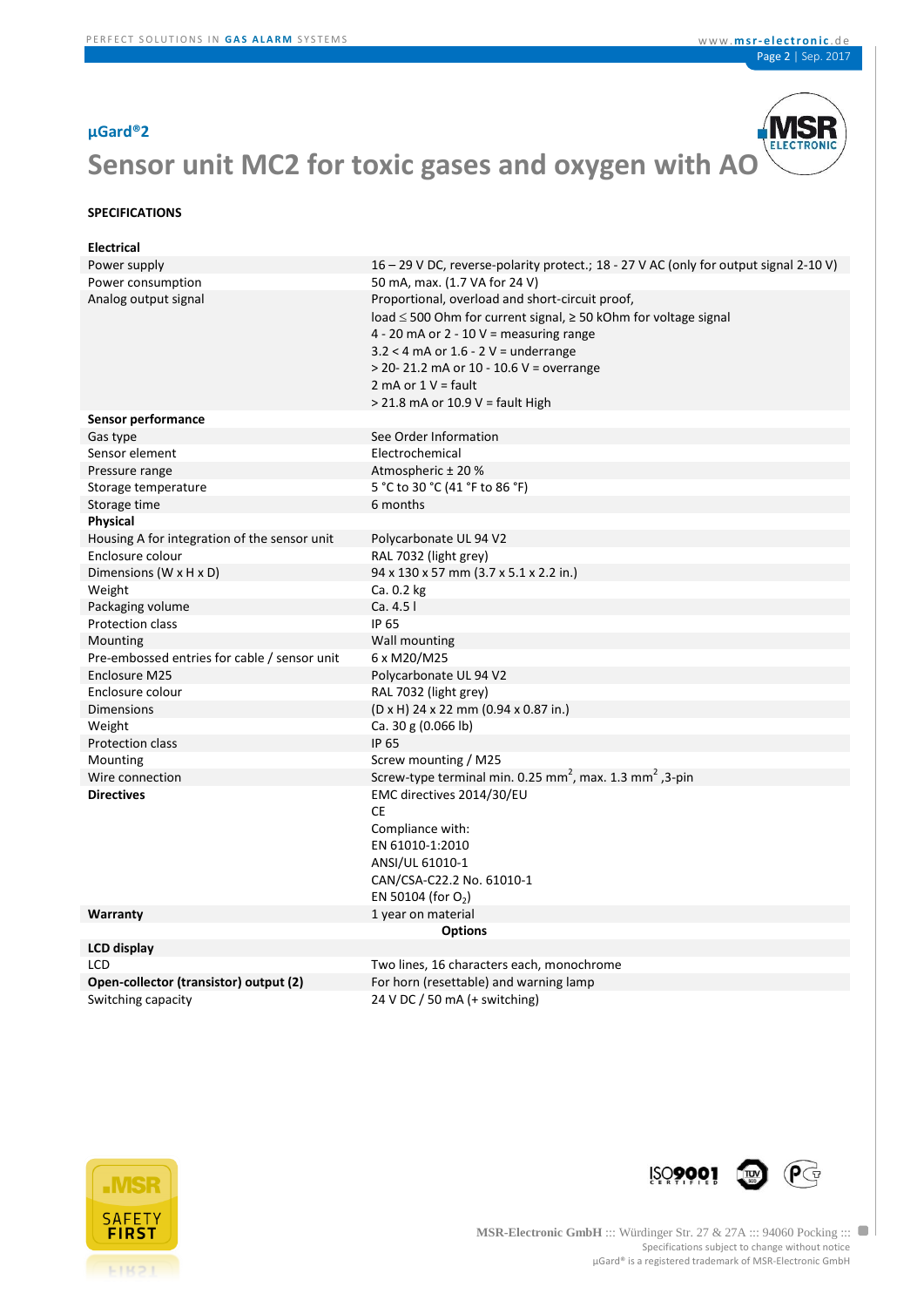

## **Sensor unit MC2 for toxic gases and oxygen with AO**

#### **SPECIFICATIONS – SENSOR UNIT (MC2) / SENSOR ELEMENT**

|                     |                    |              |                | Repeatability           |            |                         | Drift                   |                         | Temperature           |                                        |                        | gas                        |                    |                                      |
|---------------------|--------------------|--------------|----------------|-------------------------|------------|-------------------------|-------------------------|-------------------------|-----------------------|----------------------------------------|------------------------|----------------------------|--------------------|--------------------------------------|
| <b>Ordering No.</b> | Measuring<br>range | Accuracy     | Resolution     |                         | Time<br>60 | Zero-point<br>variation | Zero                    | Gain                    | range                 | condensing)<br>range (non-<br>Humidity | Life time              | <b>Relative</b><br>density | Mounting<br>height | Calibration<br>interval <sup>1</sup> |
| <b>MC2-</b>         | ppm                | $\pm$<br>ppm | ppm            | <± %<br>sig.            | $\le$ sec. | tppm                    | < % signal/<br>month    |                         | $\overline{\text{c}}$ | % r. F.                                | $\mathbf{L}$<br>months | $Air = 1$                  | (m)                | Month                                |
| E1125-A             | $0 - 100$          | 10           | $\overline{2}$ | 10                      | 90         | 10                      | $\mathbf{1}$            | $\mathbf{1}$            | -30 / +50             | 15-90                                  | 24                     | 0.59                       | Ceiling            | 12                                   |
| E1125-B             | $0 - 300$          | 30           | $\overline{4}$ | 10                      | 120        | 50                      | $\mathbf{1}$            | $\overline{\mathbf{c}}$ | $-30/+50$             | 15-90                                  | 24                     | 0.59                       | Ceiling            | 12                                   |
| E1125-C             | $0 - 500$          | 30           | 4              | 10                      | 120        | 50                      | $\mathbf{1}$            | 2                       | -30 / +50             | 15-90                                  | 24                     | 0.59                       | Ceiling            | 12                                   |
| E1125-D             | $0 - 1000$         | 30           | 4              | 10                      | 120        | 50                      | $\mathbf{1}$            | $\overline{\mathbf{c}}$ | -30 / +50             | 15-90                                  | 24                     | 0.59                       | Ceiling            | 12                                   |
| E1193-B             | $0 - 5$            | 0.1          | 0.1            | $\overline{\mathbf{c}}$ | 90         | 0.2                     | $\mathbf{1}$            | $\overline{\mathbf{c}}$ | $-20/+50$             | 15-90                                  | 24                     | 2.4                        | Floor              | 6                                    |
| E1193-C             | $0 - 10$           | 0.1          | 0.1            | $\overline{\mathbf{c}}$ | 90         | 0.2                     | $\mathbf{1}$            | $\overline{\mathbf{c}}$ | -20 / +50             | $15 - 90$                              | 24                     | 2.4                        | Floor              | 6                                    |
| E1193-D             | $0 - 20$           | 0.1          | 0.1            | $\overline{2}$          | 90         | 0.2                     | $\mathbf{1}$            | $\overline{\mathbf{c}}$ | -20 / +50             | 15-90                                  | 24                     | 2.4                        | Floor              | 6                                    |
| E1181-A             | $0 - 1$            | 0.05         | 0.03           | $\overline{\mathbf{r}}$ | 120        | 0.1                     | $\mathbf{1}$            | $\overline{1}$          | -20 / +40             | 15-90                                  | 24                     | 3.09                       | Floor              | 6                                    |
| E1182-A             | $0 - 10$           | 0.1          | 0.15           | 10                      | 90         | 0,2                     | $\mathbf{1}$            | $\mathbf 1$             | $-20/+40$             | 15-90                                  | 18                     | 0.72                       | Ceiling            | 6                                    |
| E1183-C             | $0 - 100$          | 0.2          | 0.1            | 2                       | 20         | $\mathbf{1}$            | $\mathbf{1}$            | $\overline{2}$          | $-10/+45$             | $15 - 90$                              | 24                     | 0.93                       | Ceiling            | 6                                    |
| E1186-D             | $0 - 20$           | 0.5          | 0.2            | $\overline{2}$          | 60         | $\mathbf{1}$            | $\overline{2}$          | $\overline{\mathbf{c}}$ | $-20/+50$             | 15-90                                  | 24                     | 1.25                       | Floor              | 6                                    |
| E1189-C             | $0 - 200$          | 1.0          | 0.3            | $\mathbf{1}$            | 60         | 4                       | $\mathbf{1}$            | 3                       | $-20/+50$             | 15-90                                  | 24                     | 0.97                       | $1.5 - 1.8$        | 12                                   |
| E1198-A             | $0 - 1$            | 0.05         | 0.02           | $\overline{2}$          | 80         | 0.1                     | $\mathbf{1}$            | 4                       | $-10/ +40$            | 15-90                                  | 18                     | 1.31                       | Floor              | 6                                    |
| E1185-B             | $0 - 10$           | 0.5          | 0.01           | $\overline{2}$          | 50         | 0.2                     | $\overline{1}$          | $\overline{2}$          | $-10/ +45$            | 15-90                                  | 36                     | 1.09                       | Floor              | 6                                    |
| E1110-B             | $0 - 100$          | 3            | 0.5            | 5                       | 50         | 4                       | 0.4                     | 0.4                     | $-15/+50$             | 10-95                                  | 72                     | 0.97                       | $1.5 - 1.8$        | 12                                   |
| E1110-C             | $0 - 150$          | 3            | 0.5            | 5                       | 50         | 4                       | 0.4                     | 0.4                     | -15 /+50              | 10-95                                  | 72                     | 0.97                       | $1.5 - 1.8$        | 12                                   |
| E1110-E             | $0 - 250$          | 3            | 0.5            | 5                       | 50         | 4                       | 0.4                     | 0.4                     | $-15/+50$             | 10-95                                  | 72                     | 0.97                       | $1.5 - 1.8$        | 12                                   |
| E1110-F             | $0 - 300$          | 3            | 0.5            | 5                       | 50         | $\overline{4}$          | 0.4                     | 0.4                     | $-15/+50$             | 10-95                                  | 72                     | 0.97                       | $1.5 - 1.8$        | 12                                   |
| E1110-H             | $0 - 500$          | 3            | 0.5            | 5                       | 50         | 4                       | 0.4                     | 0.4                     | $-15/+50$             | 10-95                                  | 72                     | 0.97                       | $1.5 - 1.8$        | 12                                   |
| E1190-A             | $0 - 5$            | 0.1          | 0.05           | 5                       | 60         | 0.15                    | $\mathbf{1}$            | 2                       | $-10/+45$             | 15-90                                  | 24                     | 1.66                       | Floor              | 12                                   |
| E1187-A             | $0 - 5$            | 0.05         | 0.03           | $\overline{2}$          | 25         | 0.06                    | $\mathbf{1}$            | 2                       | $-10/+45$             | 15-90                                  | 24                     | 1.18                       | Floor              | 12                                   |
| E1196-B             | $0 - 20$           | 0.2          | 0.2            | 2                       | 20         | 0.1                     | $\mathbf{1}$            | 2                       | -10/+45               | 15-90                                  | 24                     | 2.26                       | Floor              | 12                                   |
| E1197-A             | $0 - 50$           | 0.2          | 0.1            | $\overline{2}$          | 60         | 0.1                     | $\mathbf{1}$            | $\overline{\mathbf{c}}$ | $-10/+50$             | 15-90                                  | 24                     | 1.19                       | Floor              | 12                                   |
| E1188-A             | $0 - 50$           | 0.2          | 0.1            | $\overline{2}$          | 60         | $\mathbf 1$             | $\overline{\mathbf{c}}$ | $\overline{c}$          | $-10/+45$             | 15-90                                  | 24                     | 1.16                       | Floor              | 12                                   |
| E1130-A             | $0 - 10$           | 0.5          | 0.1            | $\overline{2}$          | 25         | 0.2                     | $\mathbf{1}$            | $\overline{c}$          | $-20/ +50$            | 15-90                                  | 24                     | 1.59                       | $1.5 - 1.8$        | 12                                   |
| E1130-B             | $0 - 20$           | 0.5          | 0.1            | $\overline{\mathbf{c}}$ | 25         | 0.2                     | $\mathbf{1}$            | $\overline{\mathbf{c}}$ | -20 / +50             | 15-90                                  | 24                     | 1.59                       | $1.5 - 1.8$        | 12                                   |
| E1130-C             | $0 - 30$           | 0.5          | 0.1            | $\overline{c}$          | 25         | 0.2                     | $\mathbf{1}$            | $\overline{2}$          | $-20/ +50$            | 15-90                                  | 24                     | 1.59                       | $1.5 - 1.8$        | 12                                   |
| E1130-D             | $0 - 500$          | 20           | $\overline{2}$ | $\overline{2}$          | 25         | 0,2                     | $\mathbf{1}$            | $\overline{\mathbf{c}}$ | $-20/ +50$            | 15-90                                  | 24                     | 1.59                       | $1, 5 - 1.8$       | 12                                   |
| E1129-A             | $0 - 10$           | 0.15         | 0.1            | $\overline{\mathbf{c}}$ | 45         | 0.5                     | $\mathbf{1}$            | $\overline{\mathbf{c}}$ | -10 / +50             | 15-90                                  | 36                     | 1.04                       | $1.5 - 1.8$        | 12                                   |
| E1129-B             | $0 - 20$           | 0.15         | 0.1            | 2                       | 45         | 0.5                     | $\mathbf{1}$            | 2                       | -10 / +50             | 15-90                                  | 36                     | 1.04                       | $1.5 - 1.8$        | 12                                   |
| E1129-C             | $0 - 100$          | 0.15         | 0.1            | $\overline{\mathbf{c}}$ | 45         | 0.5                     | $\mathbf 1$             | $\overline{\mathbf{c}}$ | $-10/+50$             | 15-90                                  | 36                     | 1.04                       | $1.5 - 1.8$        | 12                                   |
| E1129-D             | $0 - 1000$         | 20           | 2              | $\overline{2}$          | 45         | 24                      | $\mathbf{1}$            | 2                       | -10/+50               | 15-90                                  | 36                     | 1.04                       | $1.5 - 1.8$        | 12                                   |
|                     |                    | Vol %        |                |                         |            |                         |                         |                         |                       |                                        |                        |                            |                    |                                      |
| E1195-A             | $0 - 25$           | 0.5          | 0.05           |                         | 15         |                         | Ļ.                      | 0.3                     | -10/50                | $5 - 95$                               | 24/36                  |                            | $1.5 - 1.8$        | 24                                   |
| E1195-B             | $0 - 21$           | 0.5          | 0.05           |                         | 15         | --                      | --                      | 0.3                     | $-10/50$              | $5 - 95$                               | 24/36                  |                            | $1.5 - 1.8$        | 24                                   |

 $<sup>1</sup>$  Manufacturer-recommended calibration interval for normal environmental conditions</sup>



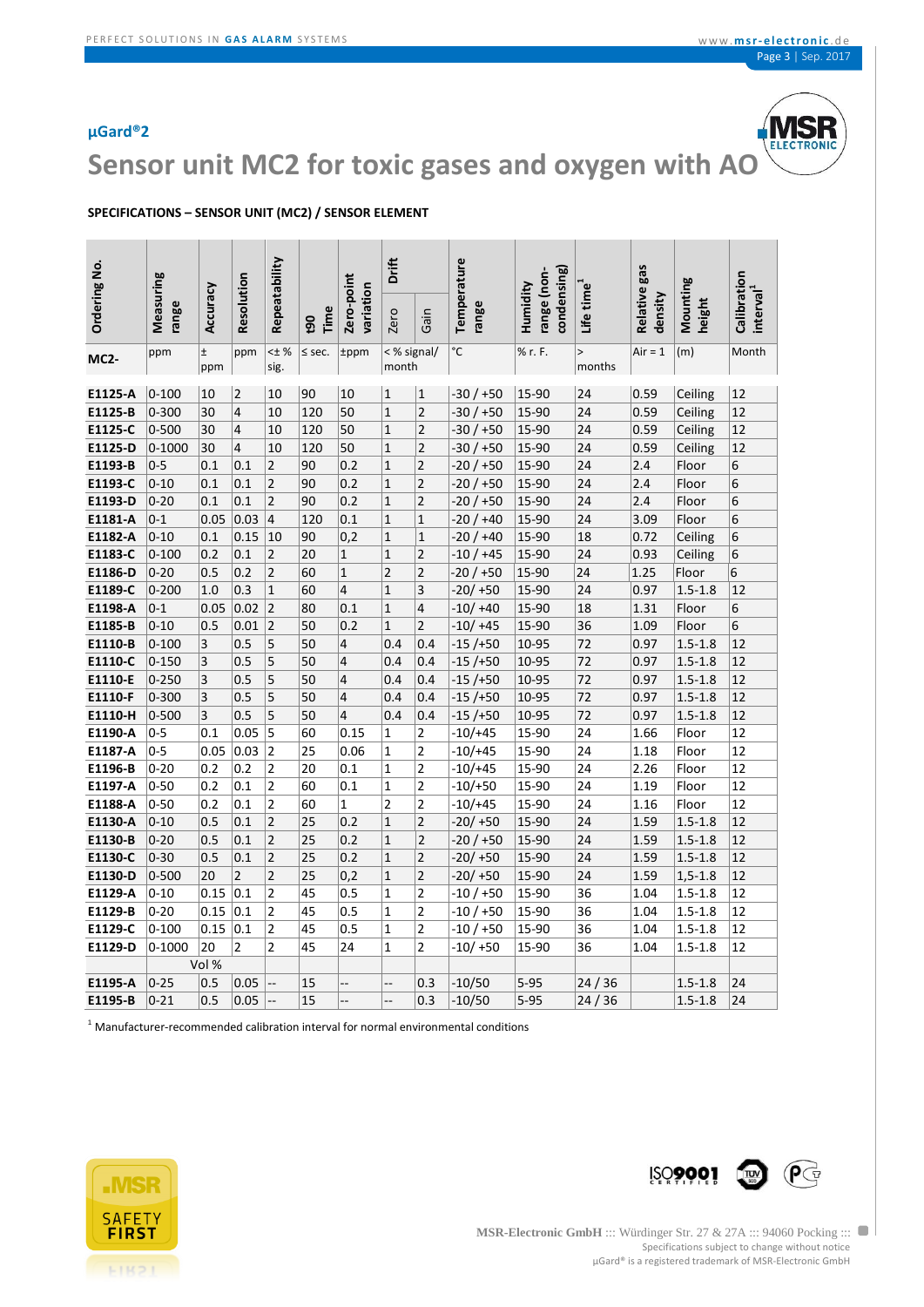

**Sensor unit MC2 for toxic gases and oxygen with AO**

### **CROSS SENSITIVITY<sup>1</sup> – SENSOR UNIT (MC2) / SENSOR ELEMENT**

| Ordering No. | Alcohols | Chlorine, Cl <sub>2</sub> | Ethanol,<br>$C_2H_6O$ | $C_2H_4$<br>Ethylene, | monoxide, CO<br>Carbon | CO <sub>2</sub><br>dioxide,<br>Carbon | dioxide, SO <sub>2</sub><br>Sulphur | sulphide, H <sub>2</sub> S<br>Hydrogen | dioxide NO <sub>2</sub><br>Nitrogen | $\overline{a}$<br>monoxide,<br>Nitrogen | £<br>Hydrogen, |
|--------------|----------|---------------------------|-----------------------|-----------------------|------------------------|---------------------------------------|-------------------------------------|----------------------------------------|-------------------------------------|-----------------------------------------|----------------|
| <b>MC2-</b>  |          | ppm                       | ppm                   | ppm                   | ppm                    | ppm                                   | ppm                                 | ppm                                    | ppm                                 | ppm                                     | ppm            |
|              |          |                           |                       |                       |                        |                                       |                                     |                                        |                                     |                                         |                |
| E1125-A      |          | 10/0                      | 100/0                 | 100/0                 | 200/0                  | 5000/0                                | 10/(10)                             | 10/ < 20                               | 20 / 2                              | 20/0                                    | $1000/-10$     |
| E1125-B      |          | 10/0                      | 100/0                 | 100/0                 | 200/0                  | 5000/0                                | 10/(12)                             | 10/ < 30                               | 20/0                                | 20/0                                    | 1000/-150      |
| E1125-C      |          | 10/0                      | 100/0                 | 100/0                 | 200/0                  | 5000/0                                | 10/(12)                             | 10/ < 30                               | 20/0                                | 20/0                                    | 1000/-150      |
| E1125-D      |          | 10/0                      | 100/0                 | 100/0                 | 200/0                  | 5000/0                                | 10/ < 12                            | 10/ < 30                               | 20/0                                | 20/0                                    | 1000/-150      |
| $E1193-X^2$  |          |                           |                       |                       | 300/0                  |                                       | 5/0                                 |                                        | 20/20                               | 35/0                                    | 300/0          |
| E1181-A      | 1000/0   | 1/0.3                     |                       |                       | 100/0                  | 500/0                                 |                                     | 20/0                                   | 10/4                                | 100/0                                   | 3000/0         |
| E1182-A      |          |                           |                       |                       |                        |                                       |                                     |                                        |                                     |                                         |                |
| E1183-C      |          |                           |                       | 100/0                 | 100/2                  |                                       | 20/38                               | 15/25                                  | $5/-12$                             | 35/0                                    | 100/2          |
| E1186-D      |          | 20/0                      |                       |                       | 1000/0                 |                                       | 100/0                               | 20/31                                  | $20/-6$                             | 25/0                                    | 0              |
| E1189-C      |          |                           |                       |                       | <60%                   |                                       |                                     |                                        |                                     |                                         |                |
| E1198-A      | 1000/0   | 1/1.4                     |                       |                       | 100/0                  | 5000/0                                | $20/-0.2$                           | $1/-2$                                 | 10/8                                |                                         | 1000/0         |
| E1185-B      |          |                           |                       |                       | 10-18%                 |                                       |                                     |                                        |                                     |                                         | $1 - 3%$       |
| E1110- $X^2$ |          | 2/0                       | 2000/5                |                       |                        | 5000/0                                | 50/0.5                              | 25/0                                   | $50/-1$                             | 50/8                                    | 100/20         |
| E1190-A      |          | 5/45/4                    | 100/0                 |                       | 300/0                  |                                       | 5/0                                 |                                        | 20/10                               | 35/0                                    | 300/0          |
| E1187-A      |          |                           |                       |                       | 100/0                  |                                       | 100/25                              | 34/8                                   | $100/-30$                           | 100/0                                   | 100/0          |
| E1196-B      |          |                           | 100/0                 |                       | 100/1                  |                                       |                                     | 10/0                                   | $100/-125$                          | 100/0                                   | 100/1          |
| E1197-A      |          |                           |                       |                       | 100/2                  |                                       | 100/20                              |                                        | 5/1                                 | 35/2                                    | 100/20         |
| E1188-A      |          |                           |                       |                       | 200/0                  |                                       | 5/1                                 | 5/8                                    |                                     |                                         | 200/0          |
| $E1130-X^2$  |          | 1/1                       | 100/0                 | 500/0                 | 400/0                  | 5000/0                                | $30/-0.6$                           | $20/-25$                               |                                     | 50/0                                    | 1000/0         |
| E1129-A      |          | 10/15                     |                       |                       | 400/0                  | 5Vol%/0                               | 20/3                                | 20/30                                  | 50/5                                |                                         | 400/0          |
| E1129-B      |          | 10/15                     |                       |                       | 400/0                  | 5Vol%/0                               | 20/3                                | 20/30                                  | 50/5                                |                                         | 400/0          |
| E1129-C      |          | 10/15                     |                       |                       | 400/0                  | 5Vol%/0                               | 20/3                                | 20/30                                  | 50/5                                |                                         | 400/0          |
| E1129-D      |          |                           |                       |                       | 300/0                  |                                       | 5/0                                 | 15 / < 5                               | 20/5                                |                                         | 300/0          |
| E1195- $X^2$ |          |                           |                       |                       |                        | 5Vol%/                                |                                     |                                        |                                     |                                         |                |

Illustration: Gas concentration of cross gas / reaction of sensor

 $1$  The table doesn't claim to be complete. Other gases, too, can have an influence on the sensitivity. The mentioned cross sensitivity data are only reference values valid for new sensors.

 $2$  Cross sensitivity data valid for all measuring ranges of the sensor.





**MSR-Electronic GmbH** ::: Würdinger Str. 27 & 27A ::: 94060 Pocking ::: Specifications subject to change without notice µGard® is a registered trademark of MSR-Electronic GmbH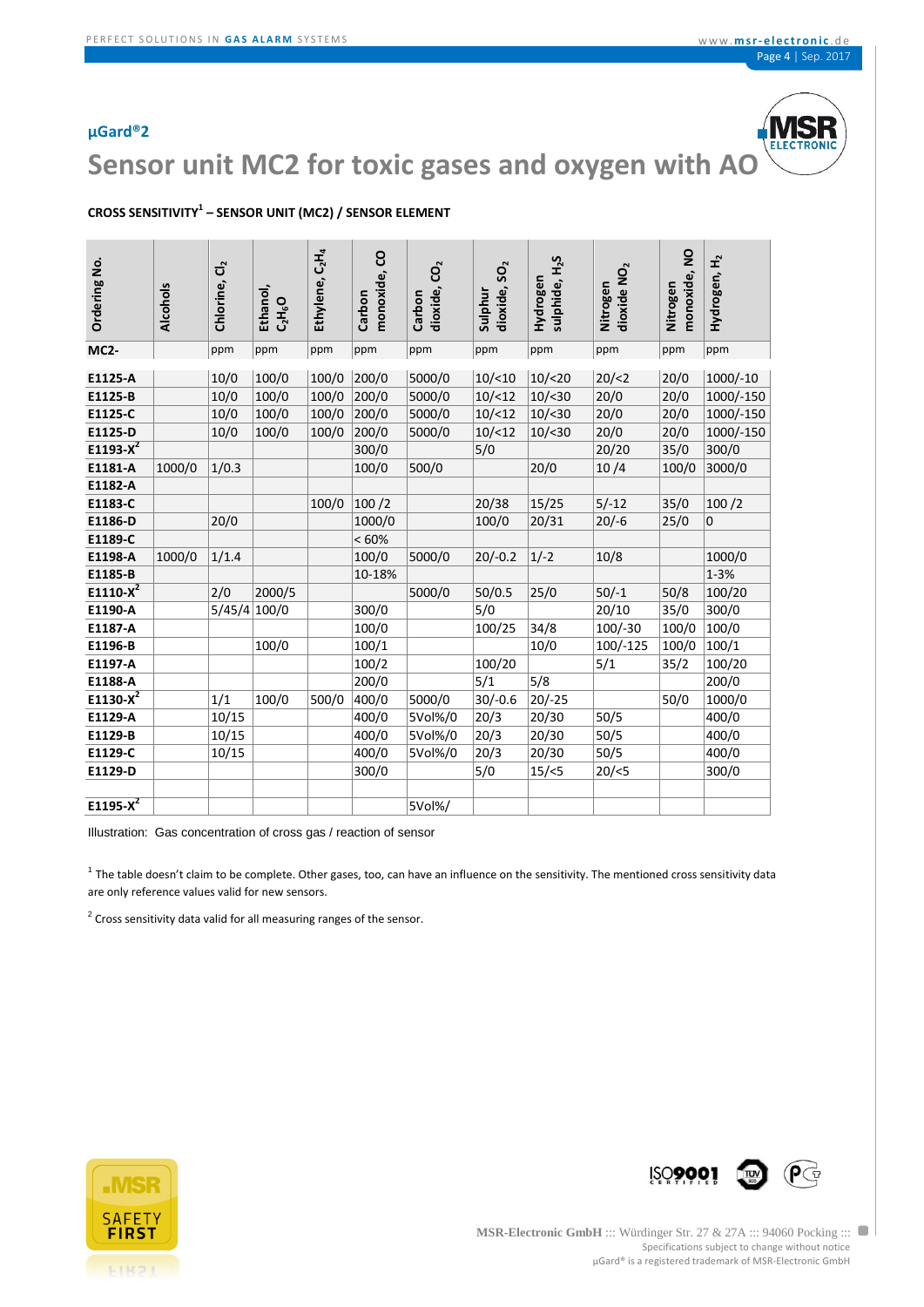

## **Sensor unit MC2 for toxic gases and oxygen with AO**

### **ORDER INFORMATION**

### MC2- **X E11XX-X -X**

|          |            | Without display<br>0                                                   |                 |                                                                                                |  |  |  |  |  |  |  |
|----------|------------|------------------------------------------------------------------------|-----------------|------------------------------------------------------------------------------------------------|--|--|--|--|--|--|--|
|          |            | $\mathbf{1}$<br>With display (only in housing A or N)                  |                 |                                                                                                |  |  |  |  |  |  |  |
|          |            | $\overline{\mathbf{2}}$                                                |                 | With display and two open-collector outputs for horn and warning lamp (only in housing A or N) |  |  |  |  |  |  |  |
|          |            | Gas type                                                               | Sensor type     | <b>Measuring range</b>                                                                         |  |  |  |  |  |  |  |
|          | E1125-A    | Ammonia, NH <sub>3</sub>                                               | Electrochemical | $0 - 100$ ppm                                                                                  |  |  |  |  |  |  |  |
|          | E1125-B    | Ammonia, NH <sub>3</sub>                                               | Electrochemical | $0 - 300$ ppm                                                                                  |  |  |  |  |  |  |  |
|          | E1125-C    | Ammonia, NH <sub>3</sub>                                               | Electrochemical | $0 - 500$ ppm                                                                                  |  |  |  |  |  |  |  |
|          | E1125-D    | Ammonia, NH <sub>3</sub>                                               | Electrochemical | $0 - 1000$ ppm                                                                                 |  |  |  |  |  |  |  |
|          | E1193-B*   | Chlorine, Cl <sub>2</sub>                                              | Electrochemical | $0 - 5$ ppm                                                                                    |  |  |  |  |  |  |  |
|          | E1193-C*   | Chlorine, Cl2                                                          | Electrochemical | $0 - 10$ ppm                                                                                   |  |  |  |  |  |  |  |
|          | E1193-D*   | Chlorine, Cl2                                                          | Electrochemical | $0 - 20$ ppm                                                                                   |  |  |  |  |  |  |  |
|          | $E1181-A*$ | Chlorine dioxide, ClO <sub>2</sub>                                     | Electrochemical | $0 - 1$ ppm                                                                                    |  |  |  |  |  |  |  |
|          | E1182-A    | Hydrogen fluoride, HF                                                  | Electrochemical | $0 - 10$ ppm                                                                                   |  |  |  |  |  |  |  |
|          | E1183-C*   | Hydrogen cyanide, HCN                                                  | Electrochemical | $0 - 100$ ppm                                                                                  |  |  |  |  |  |  |  |
|          | E1186-D    | Hydrogen chloride, HCL                                                 | Electrochemical | $0 - 20$ ppm                                                                                   |  |  |  |  |  |  |  |
|          | E1189-C*   | Ethylene, $C_2H_4$                                                     | Electrochemical | $0 - 200$ ppm                                                                                  |  |  |  |  |  |  |  |
|          | E1198-A*   | Fluorine, F <sub>2</sub>                                               | Electrochemical | $0 - 1$ ppm                                                                                    |  |  |  |  |  |  |  |
|          | E1185-B    | Formaldehyde, CH <sub>2</sub> O                                        | Electrochemical | $0 - 10$ ppm                                                                                   |  |  |  |  |  |  |  |
|          | E1110-B    | Carbon monoxide, CO                                                    | Electrochemical | $0 - 100$ ppm                                                                                  |  |  |  |  |  |  |  |
|          | E1110-C    | Carbon monoxide, CO                                                    | Electrochemical | $0 - 150$ ppm                                                                                  |  |  |  |  |  |  |  |
|          | E1110-E    | Carbon monoxide, CO                                                    | Electrochemical | $0 - 250$ ppm                                                                                  |  |  |  |  |  |  |  |
|          | E1110-F    | Carbon monoxide, CO                                                    | Electrochemical | $0 - 300$ ppm                                                                                  |  |  |  |  |  |  |  |
|          | E1110-H    | Carbon monoxide, CO                                                    | Electrochemical | $0 - 500$ ppm                                                                                  |  |  |  |  |  |  |  |
|          | E1190-A*   | Ozone, $O_3$                                                           | Electrochemical | $0 - 5$ ppm                                                                                    |  |  |  |  |  |  |  |
|          | E1187-A*   | Phosphine, PH <sub>3</sub>                                             | Electrochemical | $0 - 5$ ppm                                                                                    |  |  |  |  |  |  |  |
|          | E1196-B*   | Sulphur dioxide, SO <sub>2</sub>                                       | Electrochemical | $0 - 20$ ppm                                                                                   |  |  |  |  |  |  |  |
|          | E1197-A*   | Hydrogen sulphide, H <sub>2</sub> S                                    | Electrochemical | $0 - 50$ ppm                                                                                   |  |  |  |  |  |  |  |
|          | E1188-A*   | Silane, $SH4$                                                          | Electrochemical | $0 - 50$ ppm                                                                                   |  |  |  |  |  |  |  |
|          | E1130-A    | Nitrogen dioxide, NO <sub>2</sub>                                      | Electrochemical | $0 - 10$ ppm                                                                                   |  |  |  |  |  |  |  |
|          | E1130-B    | Nitrogen dioxide, NO <sub>2</sub>                                      | Electrochemical | $0 - 20$ ppm                                                                                   |  |  |  |  |  |  |  |
|          | E1130-C    | Nitrogen dioxide, NO <sub>2</sub>                                      | Electrochemical | $0 - 30$ ppm                                                                                   |  |  |  |  |  |  |  |
|          | E1130-D    | Nitrogen dioxide, NO <sub>2</sub>                                      | Electrochemical | $0 - 500$ ppm                                                                                  |  |  |  |  |  |  |  |
|          | E1129-A*   | Nitrogen monoxide, NO                                                  | Electrochemical | $0 - 10$ ppm                                                                                   |  |  |  |  |  |  |  |
|          | E1129-B*   | Nitrogen monoxide, NO                                                  | Electrochemical | $0 - 20$ ppm                                                                                   |  |  |  |  |  |  |  |
|          | E1129-C    | Nitrogen monoxide, NO                                                  | Electrochemical | $0 - 100$ ppm                                                                                  |  |  |  |  |  |  |  |
|          | E1129-D*   | Nitrogen monoxide, NO                                                  | Electrochemical | $0 - 1000$ ppm                                                                                 |  |  |  |  |  |  |  |
|          | E1195-A-2  | Oxygen, O <sub>2</sub> , 2 years                                       | Electrochemical | $0 - 25$ Vol. %                                                                                |  |  |  |  |  |  |  |
|          | E1195-A-3  | Oxygen, O <sub>2</sub> , 3 years                                       | Electrochemical | 0-25 Vol. %                                                                                    |  |  |  |  |  |  |  |
|          | E1195-A-5  | Oxygen, O <sub>2</sub> , 5 years                                       | Electrochemical | $0 - 25$ Vol. %                                                                                |  |  |  |  |  |  |  |
|          | E1195-B-2  | Oxygen, O <sub>2</sub> , 2 years                                       | Electrochemical | $0 - 21$ Vol. %                                                                                |  |  |  |  |  |  |  |
|          | E1195-B-3  | Oxygen, O <sub>2</sub> , 3 years                                       | Electrochemical | $0 - 21$ Vol. %                                                                                |  |  |  |  |  |  |  |
| $\bf{0}$ |            | Without housing                                                        |                 |                                                                                                |  |  |  |  |  |  |  |
| A        |            | Plastic housing type A, 94 x 130 x 57 mm                               |                 |                                                                                                |  |  |  |  |  |  |  |
| 5        |            | Stainless steel housing type 5, 113 x 135 x 45 mm<br>* only on request |                 |                                                                                                |  |  |  |  |  |  |  |
| D        |            | Plastic housing type D, 94 x 65 x 57 mm                                |                 |                                                                                                |  |  |  |  |  |  |  |
| N        |            | Plastic housing type N, 80 x 82 x 55 mm                                |                 |                                                                                                |  |  |  |  |  |  |  |

Plastic housing type N, 80 x 82 x 55 mm



**MSR-Electronic GmbH** ::: Würdinger Str. 27 & 27A ::: 94060 Pocking ::: Specifications subject to change without notice µGard® is a registered trademark of MSR-Electronic GmbH

**Į**ŞQ**9001** 

 $\mathbf{P}$